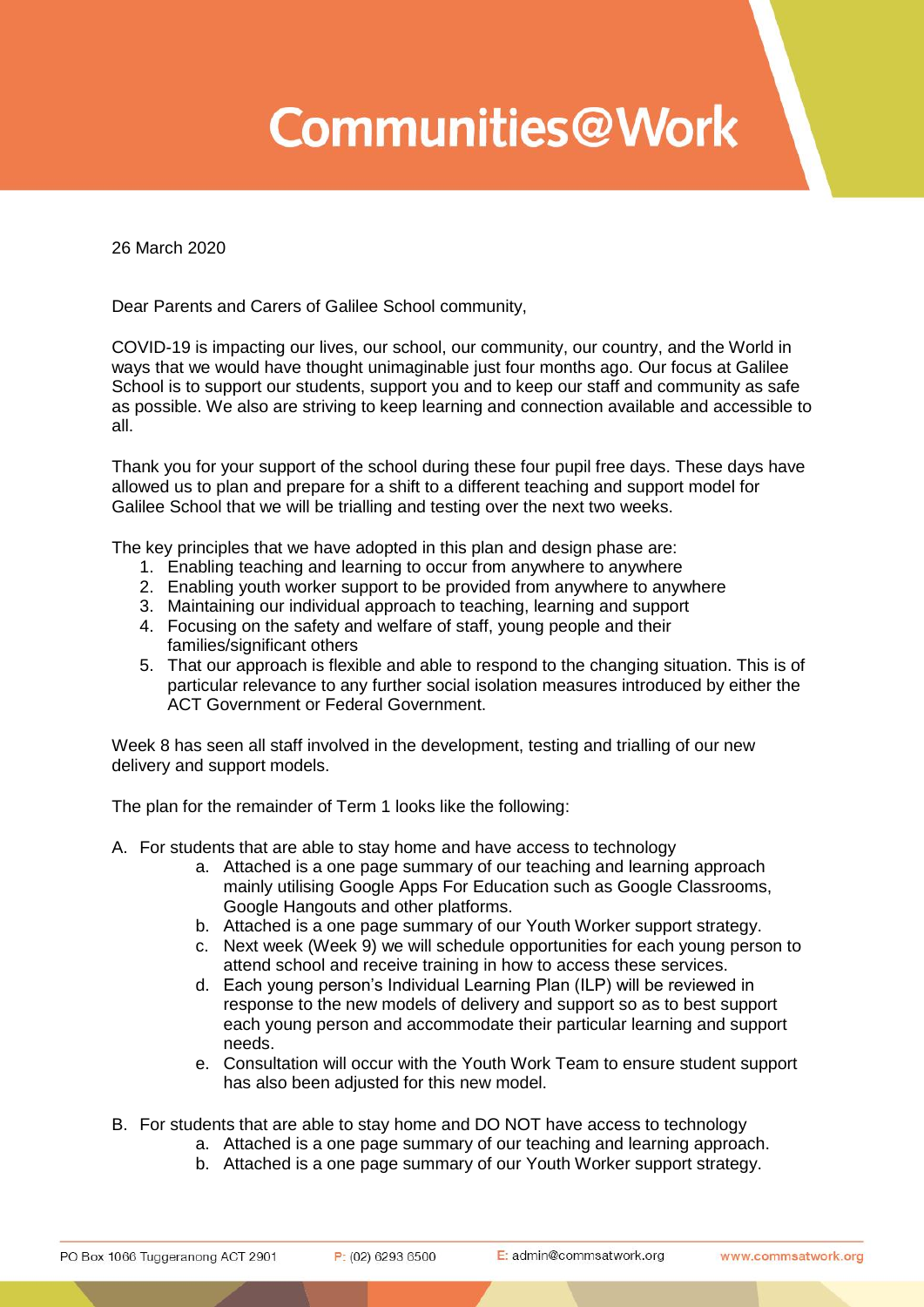## Communities@Work

- c. 'Learning packets' will be delivered to each young person in hard copy at the start of each week. Strategies will be put in place (in consultation with each family) to have these returned to the school.
- d. Next week (Week 9) we will schedule opportunities for each young person to attend school so that each young person's Individual Learning Plan (ILP) can be reviewed in response to the new models of delivery and support so as to best support each young person and accommodate their particular learning and support needs.
- e. Consultation will occur with the Youth Work Team to ensure student support has also been adjusted for this new model.
- f. We are also exploring other ways of being able to support these students.
- C. For students that are not able to stay home and need to attend school
	- a. Before a decision around a young person attending school is made each family is asked to please discuss their circumstances with our Head of Student Support.
	- b. Attached is a one page summary of our teaching and learning approach mainly utilising Google Apps For Education such as Google Classrooms, Google Hangouts and other platforms. These approaches will also be the ones used for young people attending school.
	- c. Attached is a one page summary of our Youth Worker support strategy.
	- d. Social distancing protocols will be applied to ensure that the recommendations around 1.5 metre personal space can be maintained for young people and staff.
	- e. Due to the difficulty that the school has had in purchasing groceries (i.e. no delivery service and strict quantity limits), the school is only able to supply very limited food choices for young people and these cannot be guaranteed.
	- f. Each young person's Individual Learning Plan (ILP) will be reviewed in response to the new models of delivery and support so as to best support each young person and accommodate their particular learning and support needs.
	- g. Due to the challenges associated with maintaining social distancing, the school is unable to provide regular school bus transport during this time of adjustment. If this presents a significant issue for you please discuss this with us so that alternative approaches can be explored.
	- h. Students and visitors to the school will be required to have their temperature taken every day and any young person (or visitor) with a temperature above 37.5 degrees will be asked to return home. Please note, Galilee School staff will also be having their temperature taken.

For all families, new pages have been established on our school website <https://www.commsatwork.org/services/community/galilee-school/> to provide access to communications, resources and support during this time.

We will be setting up these approaches next week (Week 9) and then continuing to trial them in Week 10. We are not committing to any particular approach for Term 2 at this stage given the rapidly changing environment that we are all in. We would anticipate however that these